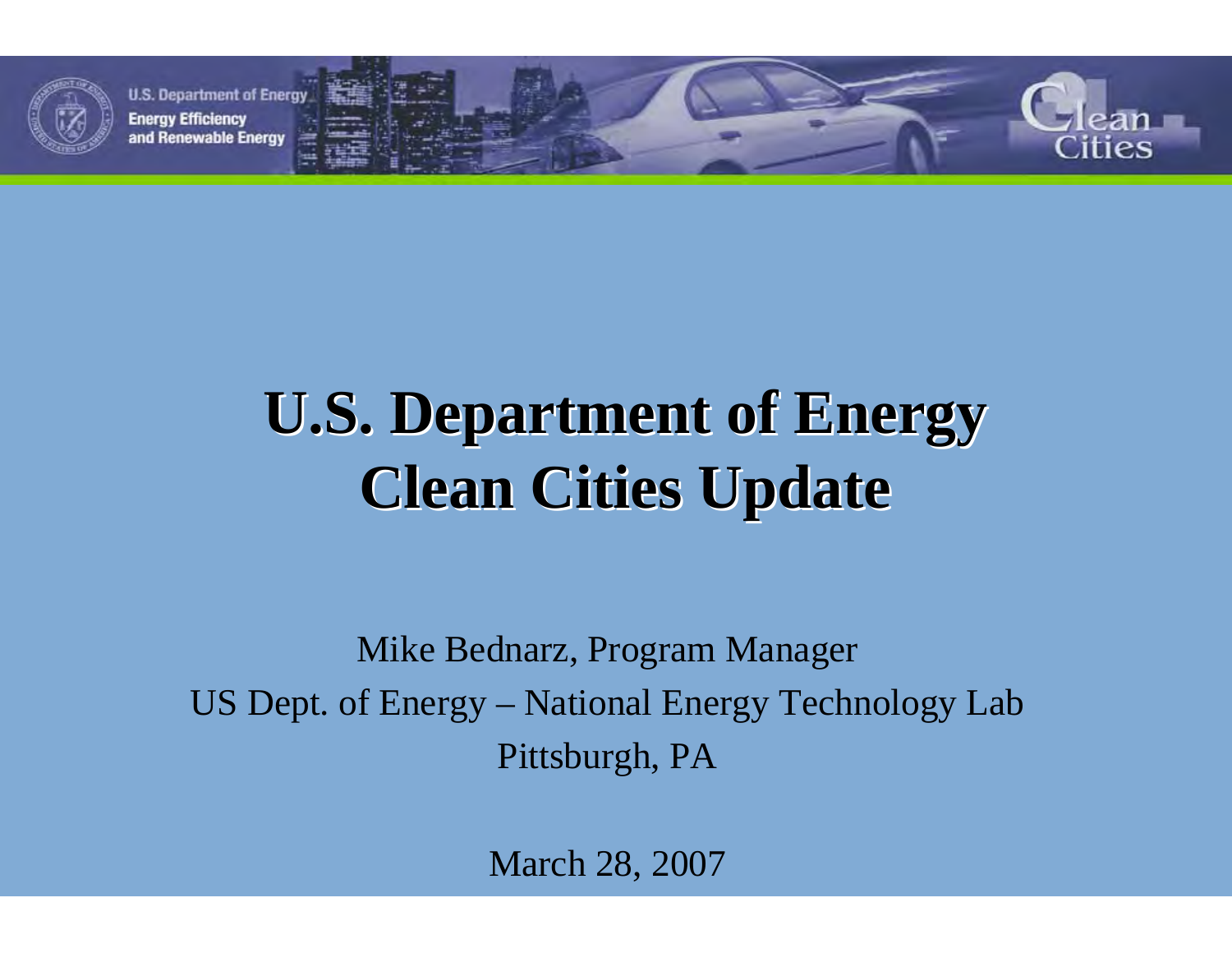

### **Clean Cities Clean Cities**



- 86 Designated Coalitions
	- 22 in Regions 9 & 10
- 232,483 AFVs;
- •5,406 AFV Stations;
- •3,980 Stakeholders;
- Coalitions Serve 63% of U.S. population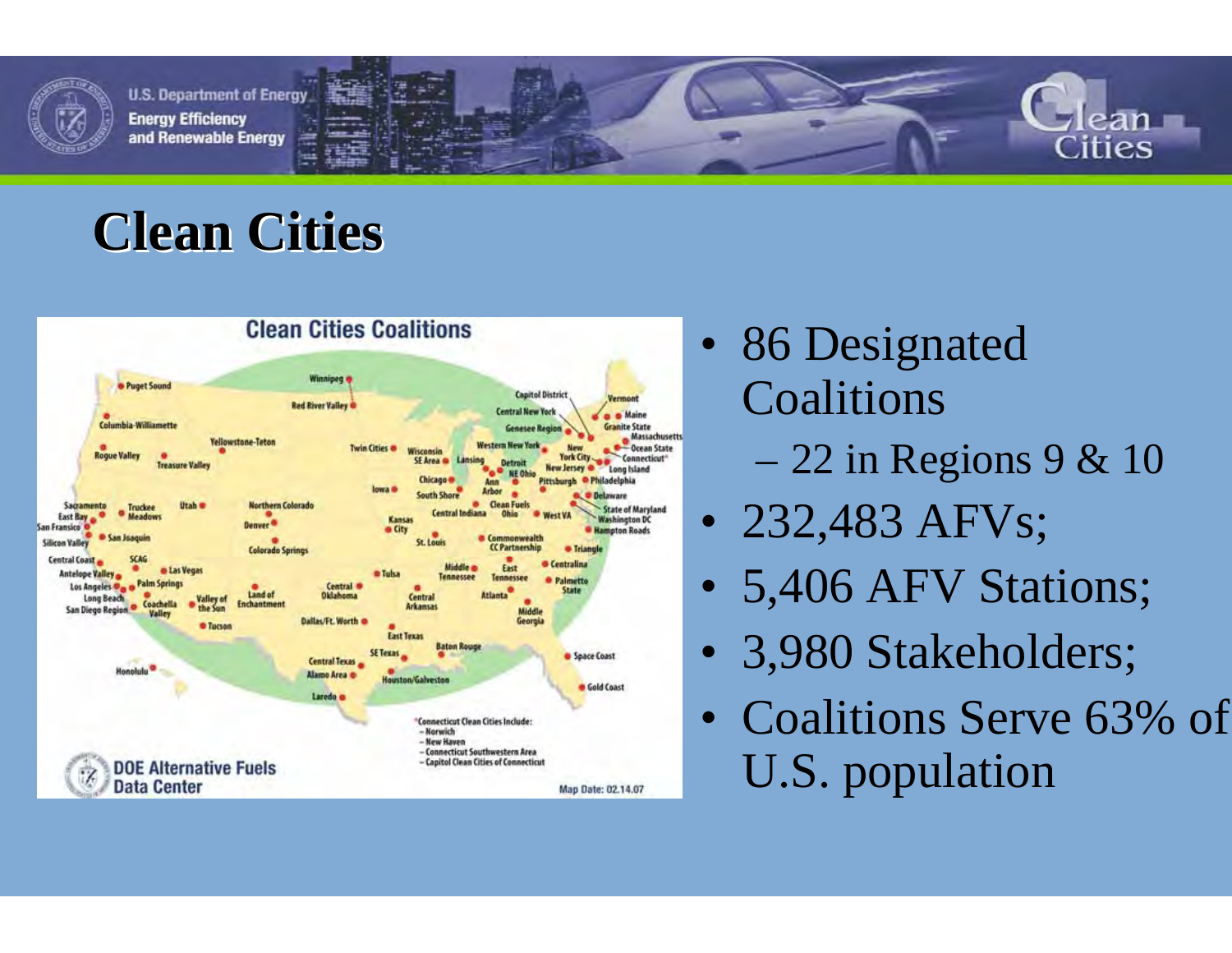



#### Clean Cities Assignments NETL Project Managers



- 6 Regional DOE Representatives
- Welcoming Ernie Oakes back in the program along with Kay Milewski, starting March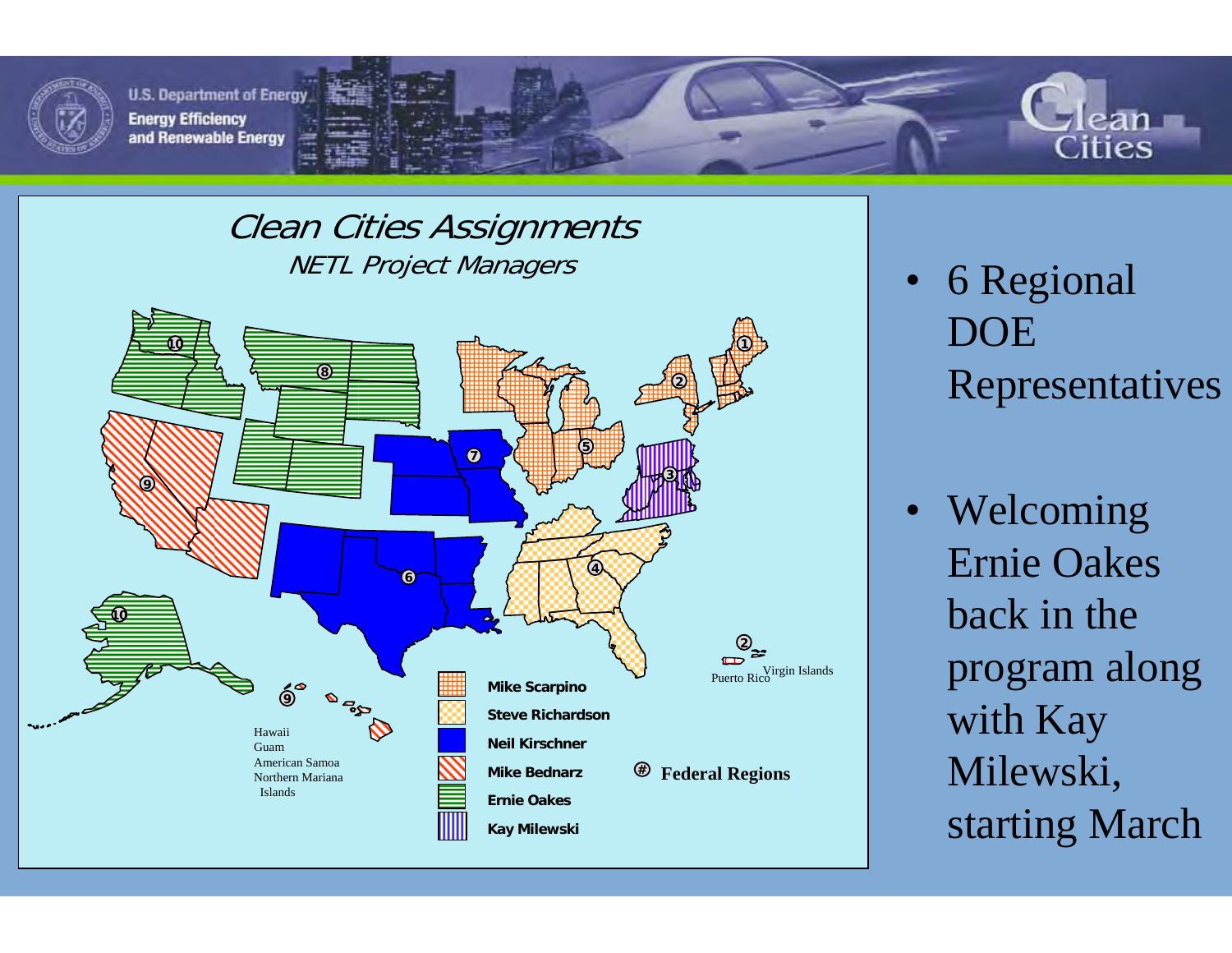

# **Clean Cities Budget Clean Cities Budget**

- FY07 Budget: ??
- President's FY08 Budget Request: \$9.593M
- Coalition support funding (~\$10k) expected to be available to designated coalitions in late April.



ities

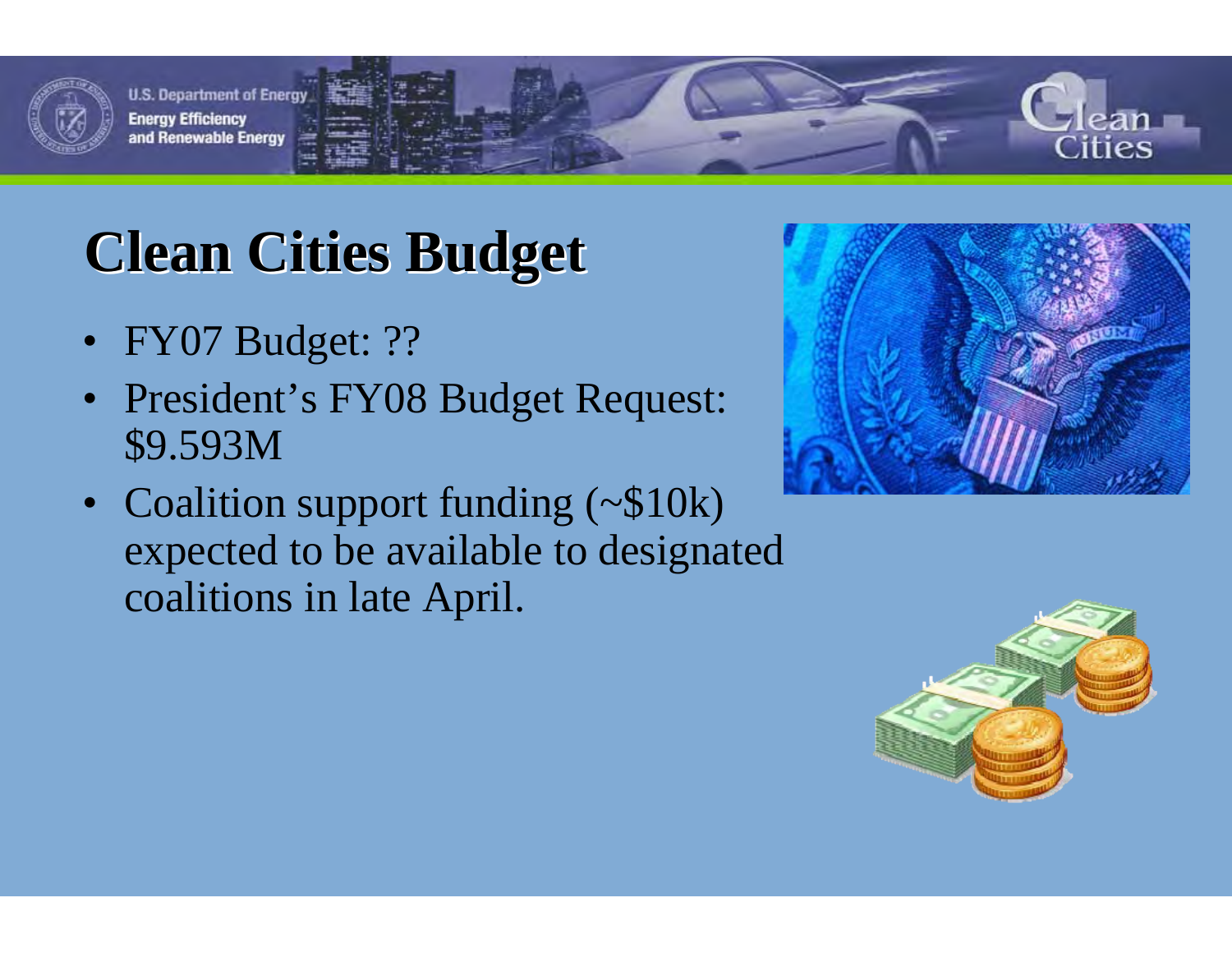

### **Tools: FY 07 Web Casts and Meetings Tools: FY 07 Web Casts and Meetings**

| <b>Web Casts</b> |                                                    |  |
|------------------|----------------------------------------------------|--|
| <b>Month</b>     | <b>Topic</b>                                       |  |
| Mar. 15<br>2007  | UL Process and Status of E85<br>pump certification |  |
| Apr. 2007        | FFV <sub>s</sub> & Conversions                     |  |
| <b>May 2007</b>  | B <sub>20</sub> and NO <sub>x</sub>                |  |
| Jun. 2007        | Excise tax, how governments<br>can obtain refund   |  |
| Jul. 2007        | <b>States and GHG legislation</b>                  |  |
| Aug. 2007        | Emissions: What's behind the<br>numbers?           |  |
| Sept. 2007       | What we've learned from the<br>associations        |  |

| <b>Meetings</b>    |                                                                     |
|--------------------|---------------------------------------------------------------------|
| <b>Month</b>       | <b>Meeting</b>                                                      |
| Apr. 1 2007        | Western, Anaheim                                                    |
| Jun. 27-29<br>2007 | Mid-Atlantic and Northeast,<br>Pittsburgh                           |
| Sep. 25-27<br>2007 | <b>Coordinator Retreat,</b><br><b>Mammoth Cave National</b><br>Park |

ities

West Coast WebEx every Last Wednesday of the Month @ 3PM EST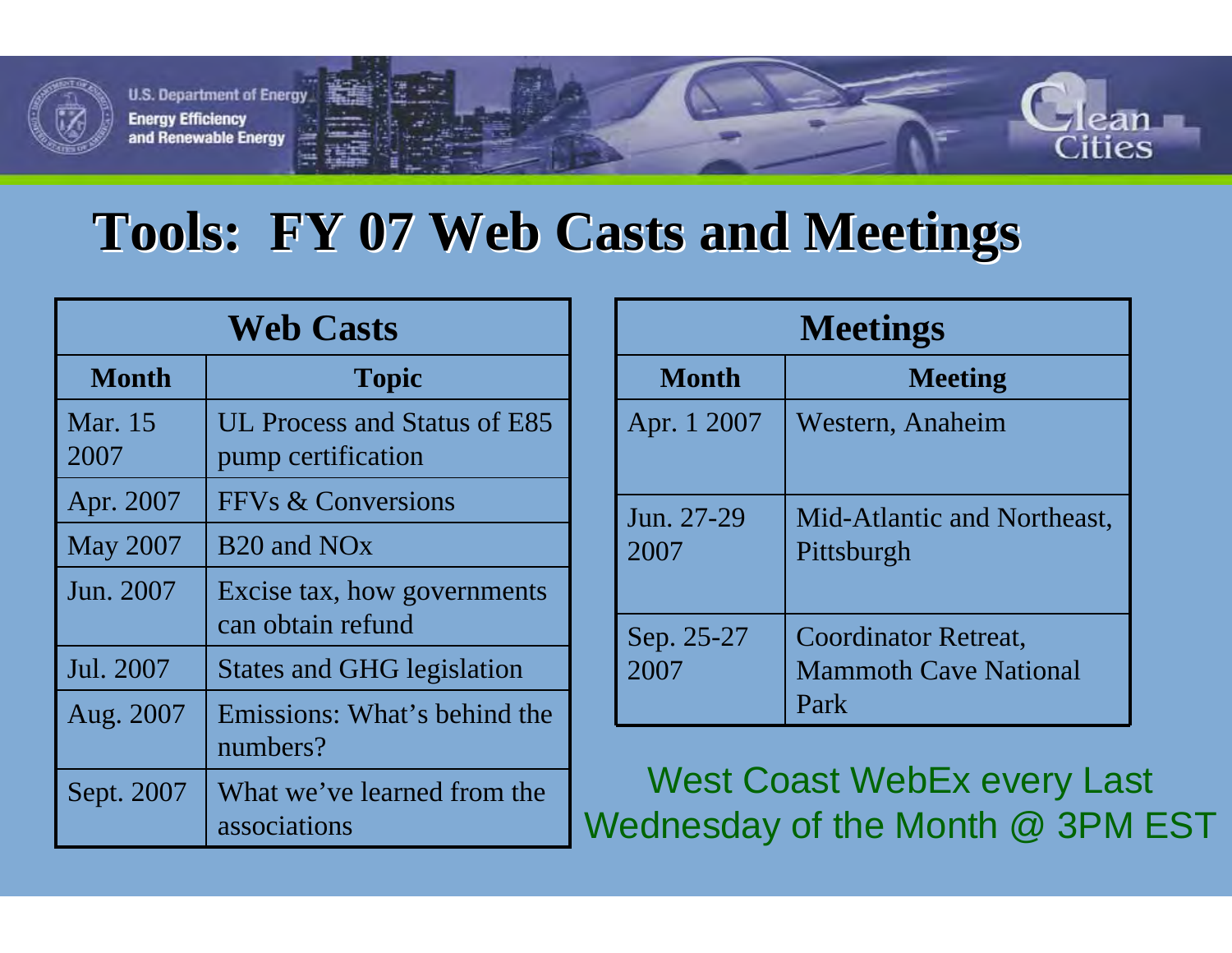

## **New Tools New Tools**

- NREL
	- Updating the DOE Clean Cities web site
	- Developing Alternative Compliance Program planning web tool

# **Training Training**

- CMAQ
- Non-profit Development
- Grant Writing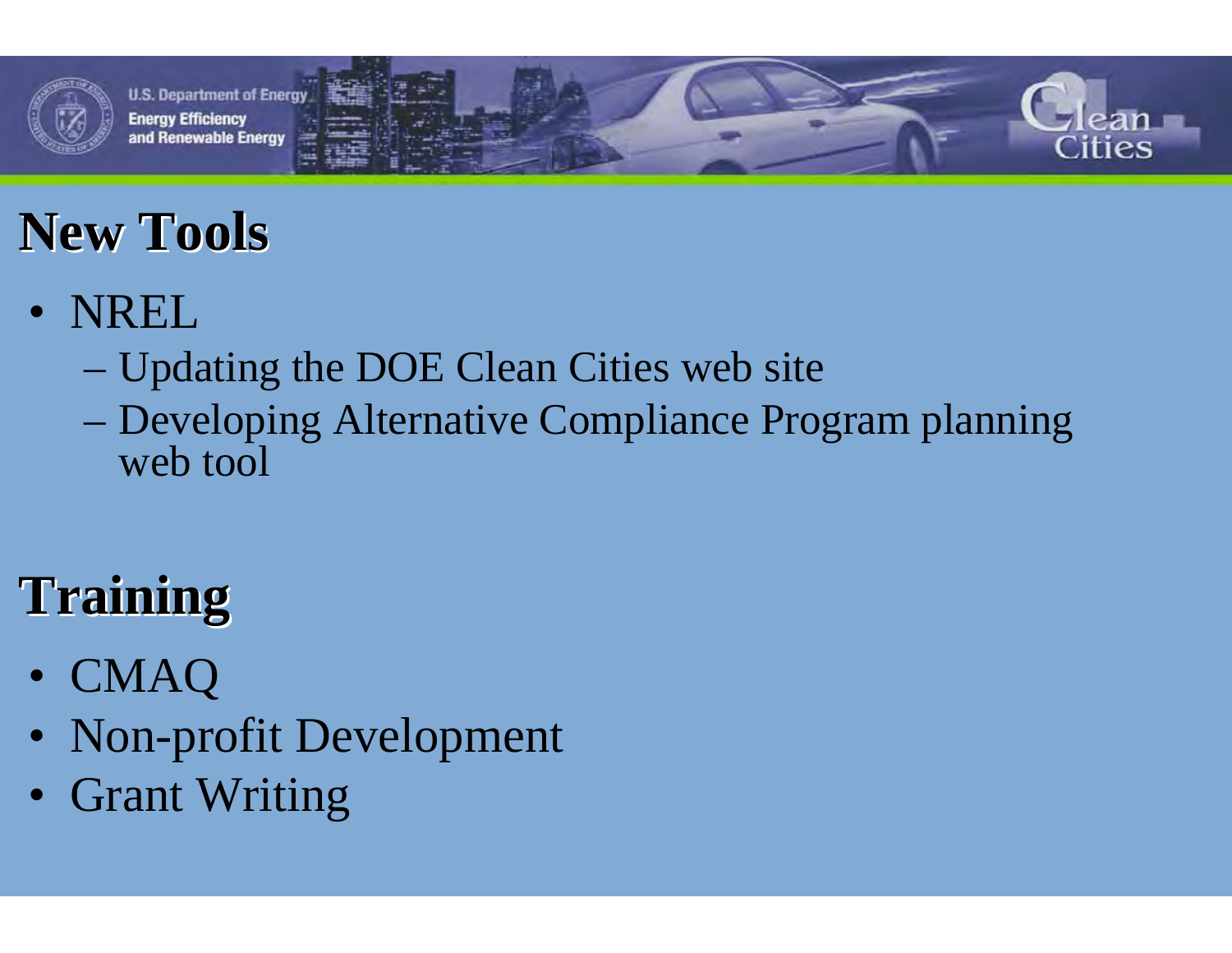

### **Annual Questionnaire Annual Questionnaire**

- Extensions granted for 1 month due end of March for those who needed additional time
- Completed surveys tied to coalition support funding in FY07 and travel support to National Retreat at Mammoth Cave National Park, KY in September

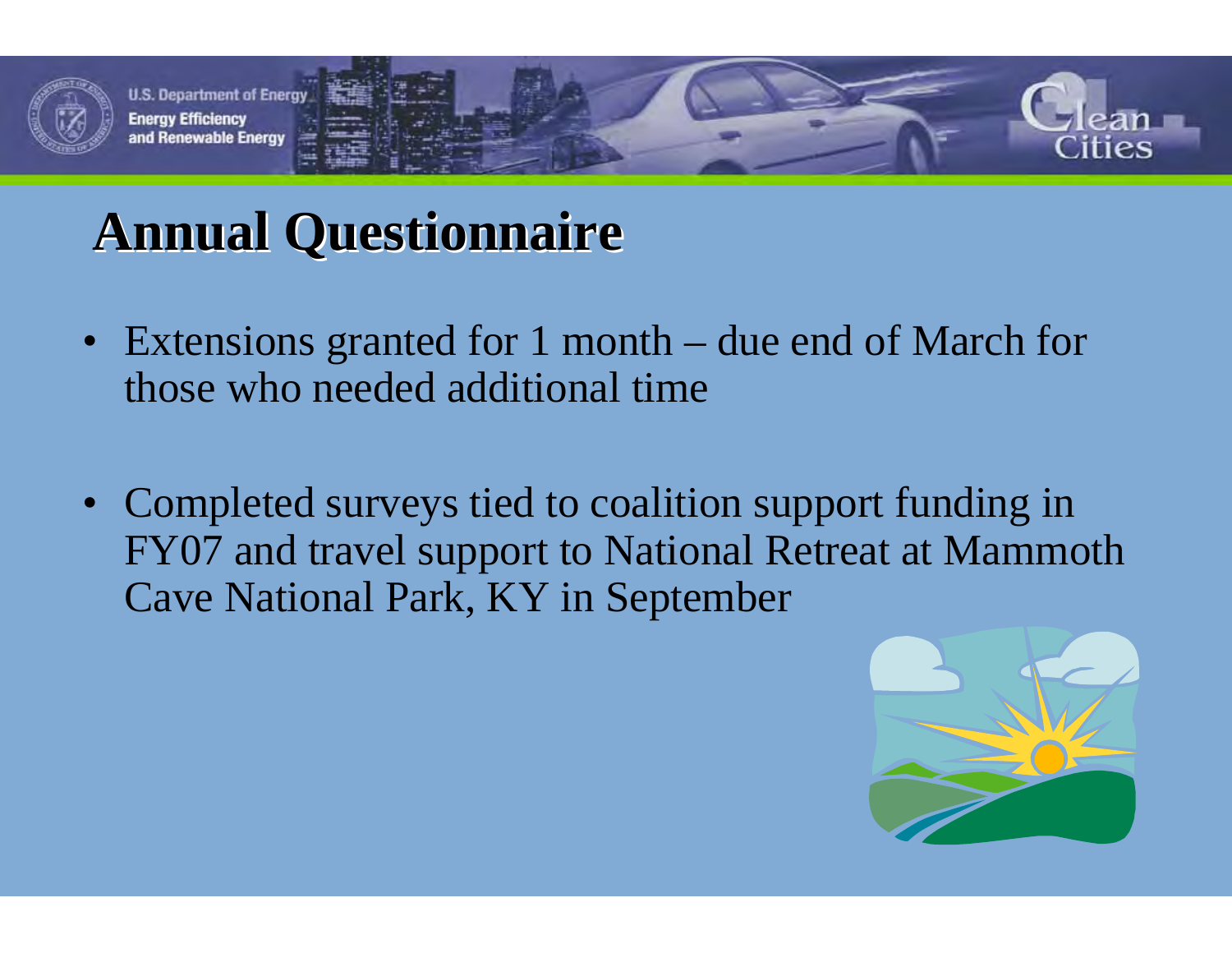

### **UL & E85 Issue Support UL & E85 Issue Support**

- Continued work with UL to achieve certification of E85 pumps.
- NREL has developed a mock-up website to provide useful information regarding this issue.
- It will be on-line once approved.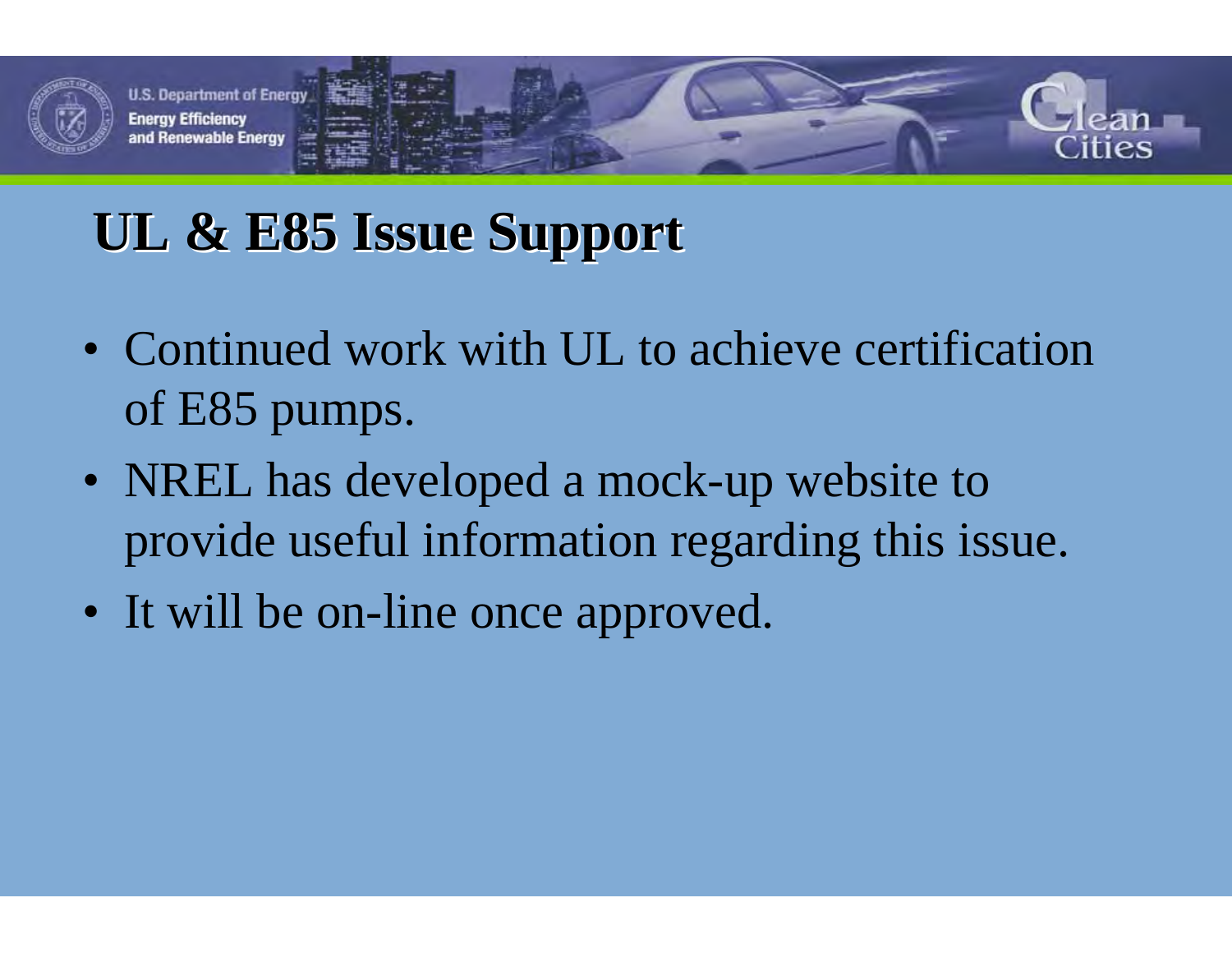

## **Biodiesel Solicitation Biodiesel Solicitation**

- National Biodiesel Foundation (NBF), U.S. Department of Energy (DOE), and the Maryland Energy Administration (MEA) are funding nine \$10,000 grants to hold workshops or stakeholder meetings focused on biodiesel quality.
	- Proposals are due March 30, 2007 and should be sent to Jill Hamilton, jill.sesi@cox.net
- NBF and the National Biodiesel Board plan to establish a hotline which will provide resources to respond to quality concerns.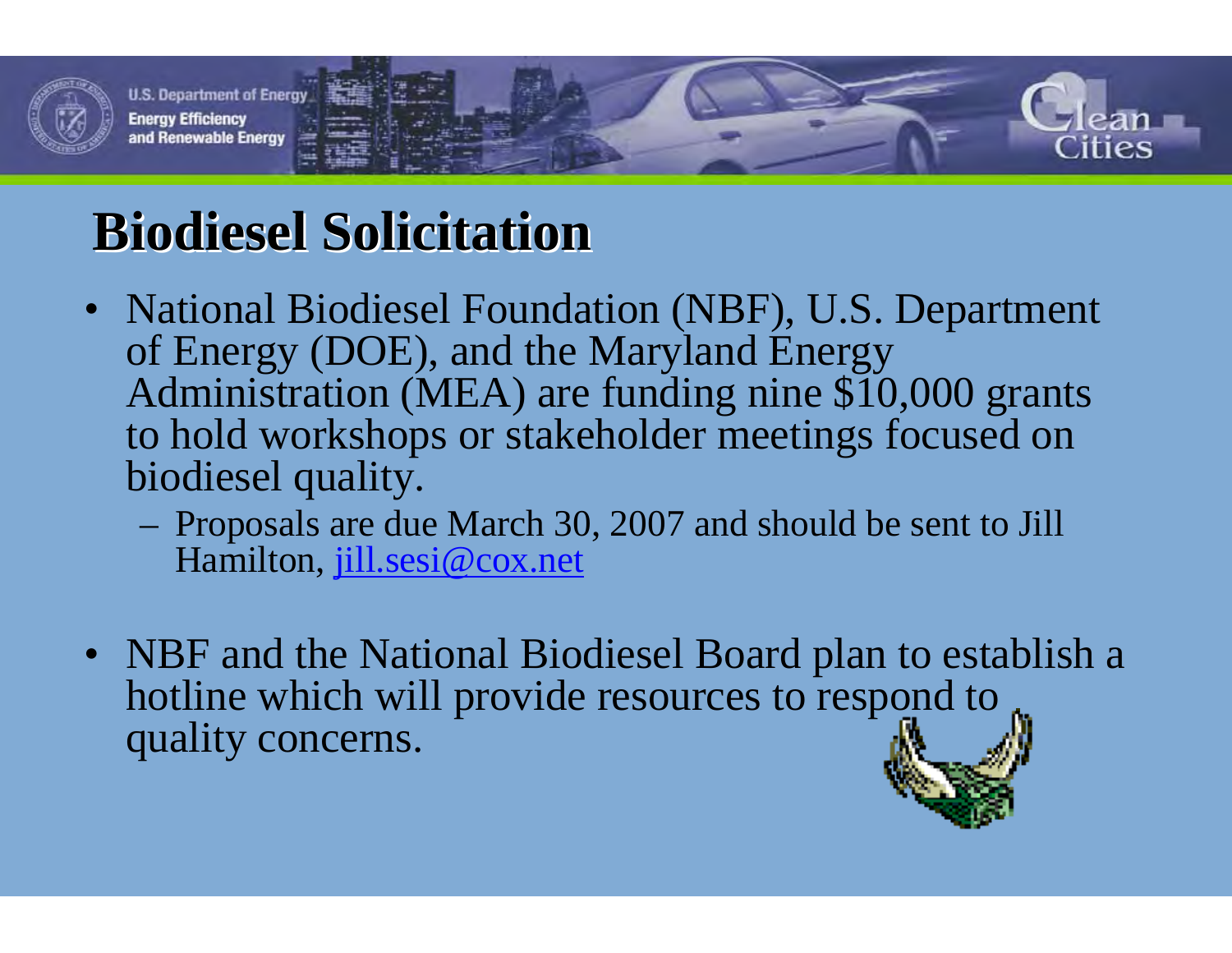

### **FCVT FY07 Funding Opportunity for E85 Vehicle Efficiency FCVT FY07 Funding Opportunity for E85 Vehicle Efficiency**

- $\bullet$  Topics include: *E85 Optimized Engine, Enabling Technologies for Fuels and Lubricants*, and Efficiency Clean Combustion and Fuels Co-development. Solicitation released January 2007, expected close date of March 2007
- •http://www.netl.doe.gov/business/solicitations/index.html#43103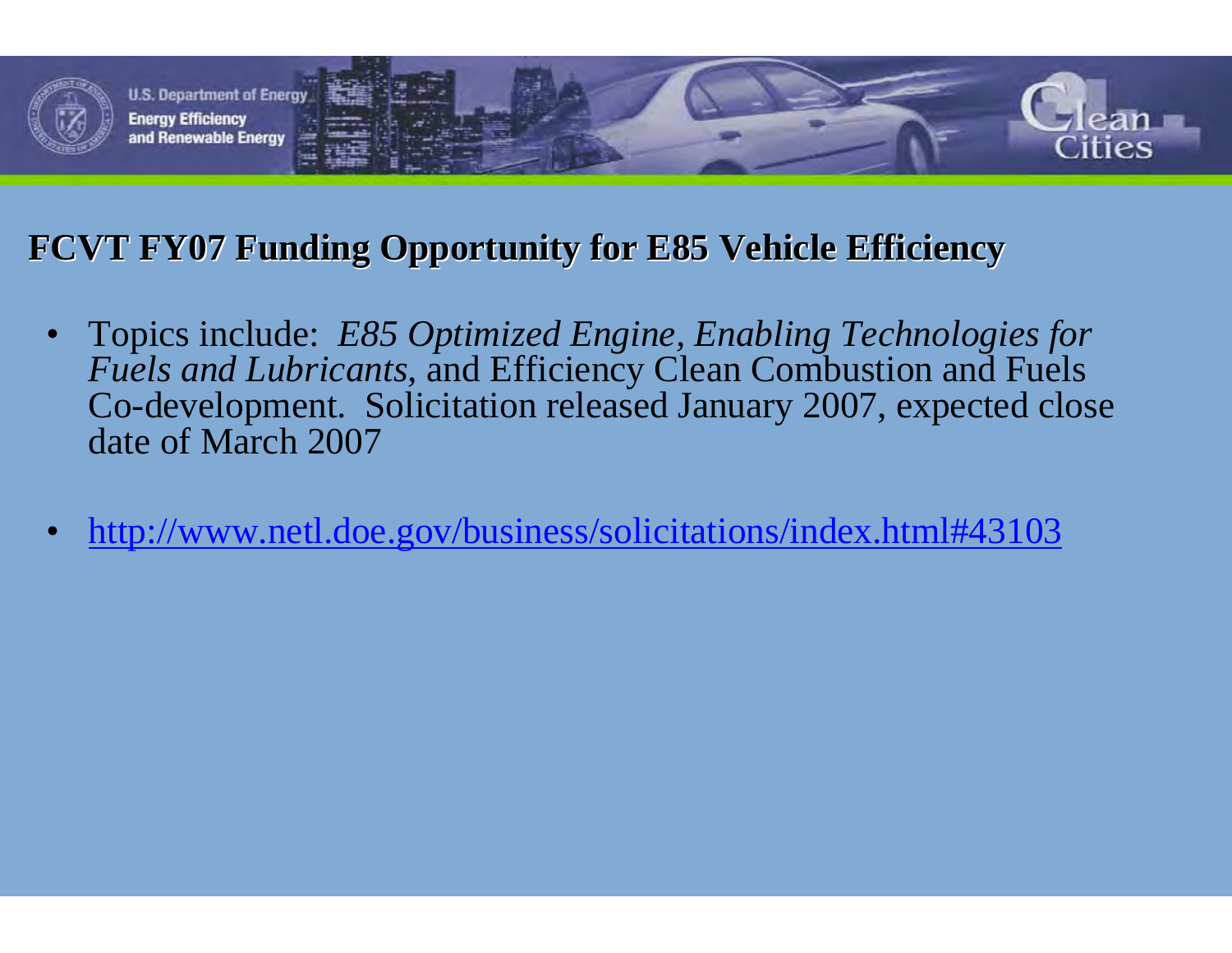

## **Alternative Fuel Transportation Program Alternative Fuel Transportation Program**

- EPAct of 2005 allows covered State & Alternative Fuel Provider Program entities an additional option for compliance – Alternative Compliance.
	- Petroleum fuel reduction versus AFV acquisitions
		- Must apply to DOE for waiver on entire fleet, annually
			- Determine petroleum reduction amount
			- Describe plan for achieving petroleum reduction amount
		- Petroleum reductions must be verifiable and backed up by data
	- Final Rule is out and guidance due out soon, should begin in MY2008.
	- NREL developing a web tool to assist interested fleets in determinin g baseline petroleum reduction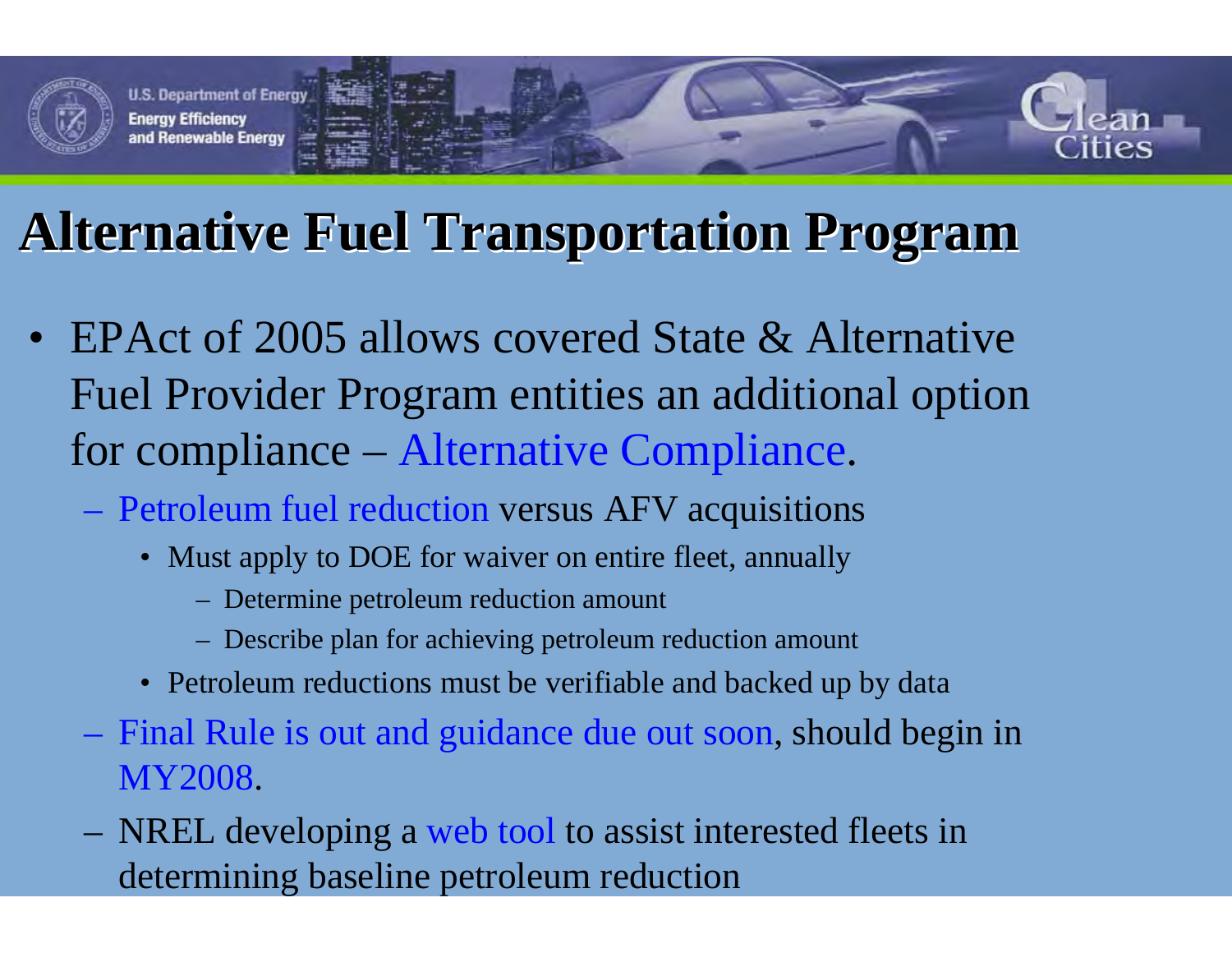

### West Coast Region Coordinator Council **Representatives Representatives**

**Purpose:** Provide input to Clean Cities' strategies and provide a link to other coordinators in the Central region.

### **Primary Central Region Council Members:**

- $\bullet$ **Mark Brady –** Puget Sound Clean Cities Coalition, WA
- **Linda Urata –** San Joaquin Valley Clean Cities Coalition, CA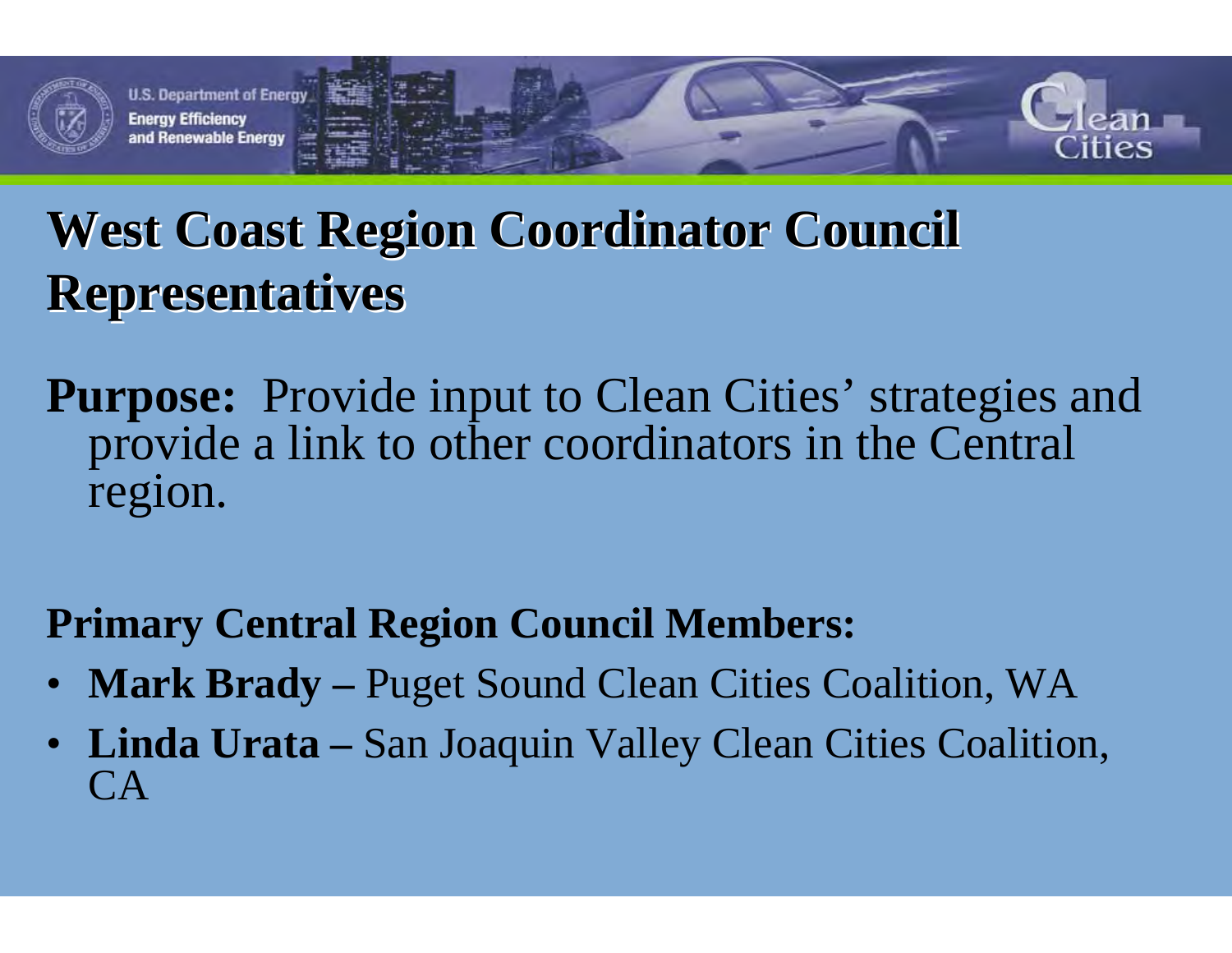

### **Coalition Designations / Redesignations Coalition Designations / Redesignations**

### • Key Changes: Designation

- Pre-screening Process
	- Help potential coalitions understand the level of work and commitment for designation
	- DOE identifies level of activity to date
	- Must complete and submit annual survey questionnaire
- Program Plan Approval
	- Now includes Coordinator Council concurrence
- 1 year of coordinator position funding must be in place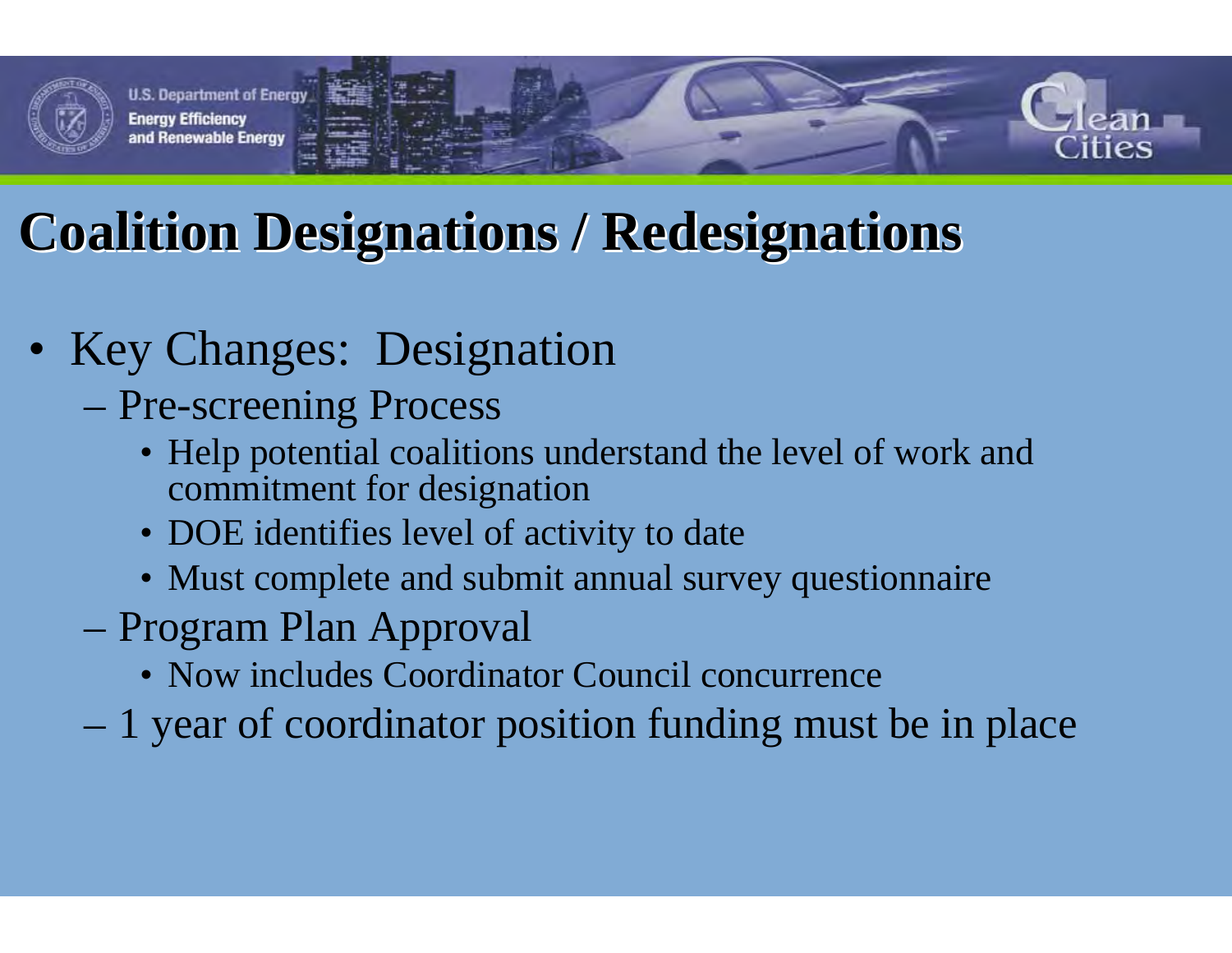

### **Coalition Designations / Redesignations Coalition Designations / Redesignations**

- Key Changes: Redesignation
	- *Complete* annual questionnaire, quarterly AF price reports, and monthly AF infrastructure sites *on time*
		- Deficient coalitions will be placed on probation and will be ineligible for DOE funding opportunities
		- Coalitions deficient for 12 months will lose designation
	- Attendance at one or more national/regional DOE Clean Cities workshops or retreats
- Every five years:
	- Submit letter requesting redesignation
	- Submit updated stakeholder list with contact information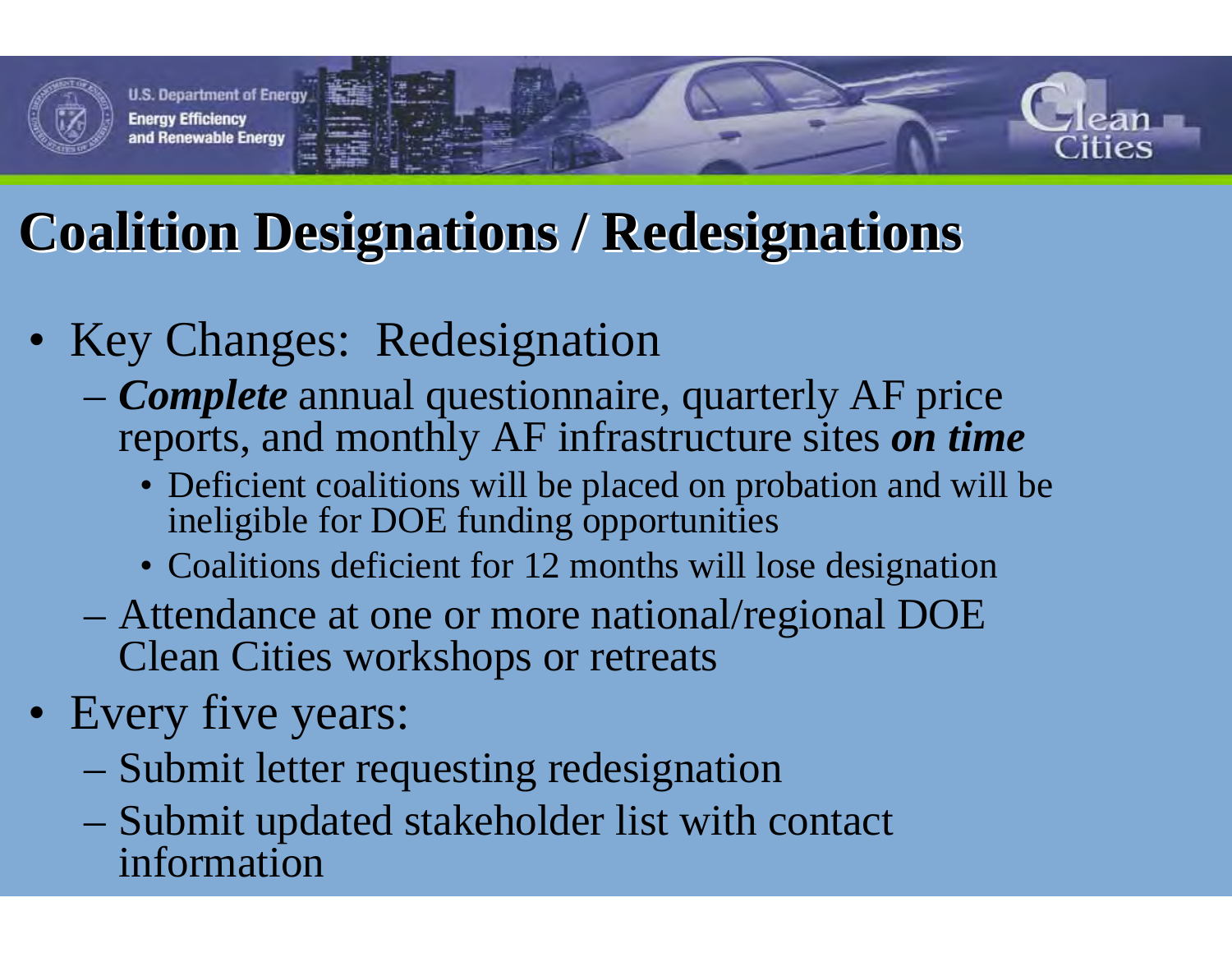

### **President's State of the Union Address**

- **President's Goal:** Reduce the nation's consumption of gasoline by 20% over the next 10 years. This can be reached by:
	- Setting a Mandatory Fuels Standard to require the use of renewable and alternative fuels in the transportation sector to 35 billion gallons a year in 2017
	- Reforming and Modernizing CAFÉ Standards for Cars and Extending the Current Light Truck Rule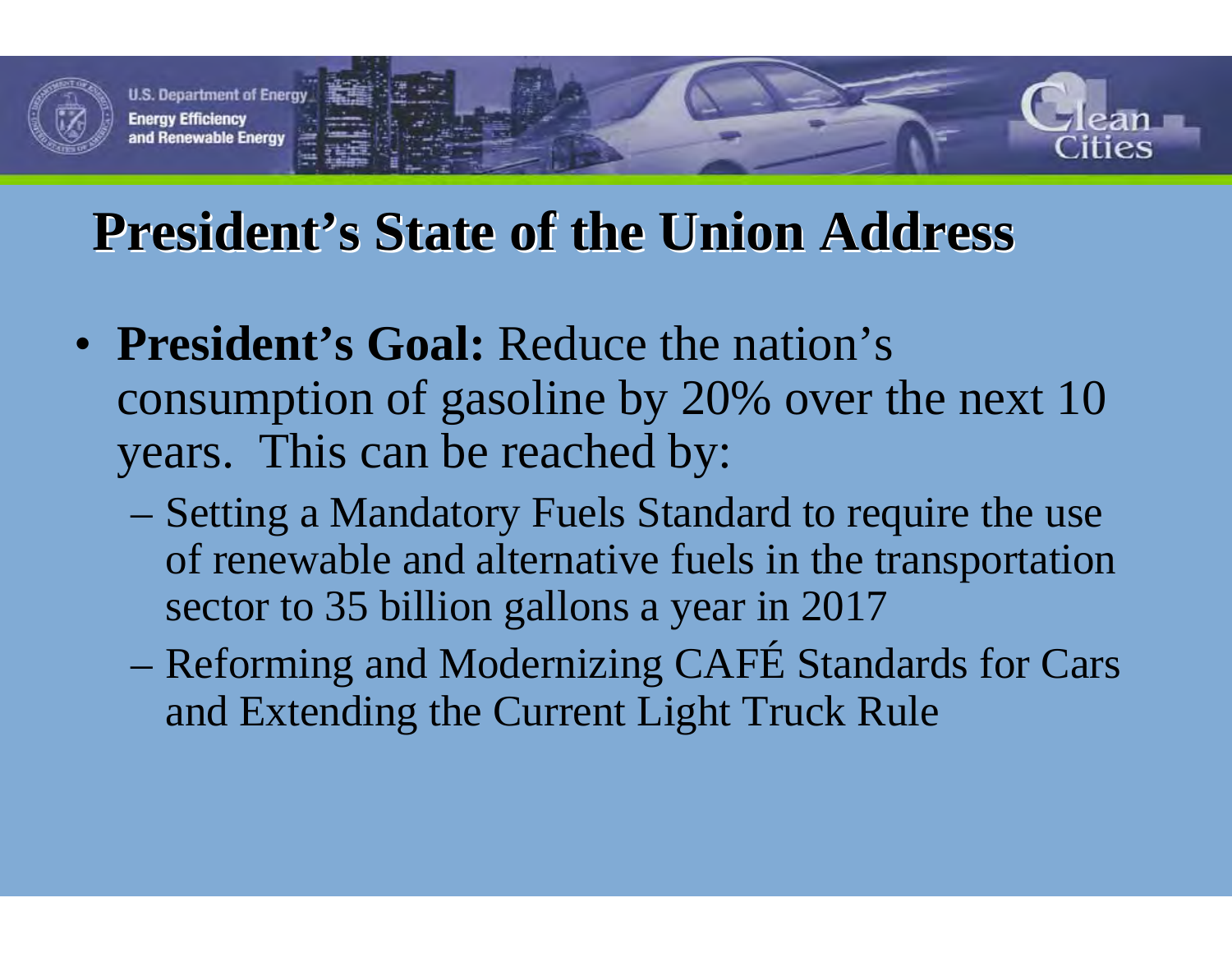

### **President's Biofuels Initiative**

- **2012 Goal:** Fund additional research in cutting-edge methods of producing ethanol
	- Not just from corn, but wood chips and stalks, or switch grass
	- Make cellulosic ethanol practical and competitive by 2012
- **2030 Goal:** Replace 30% of current gasoline consumption with ethanol

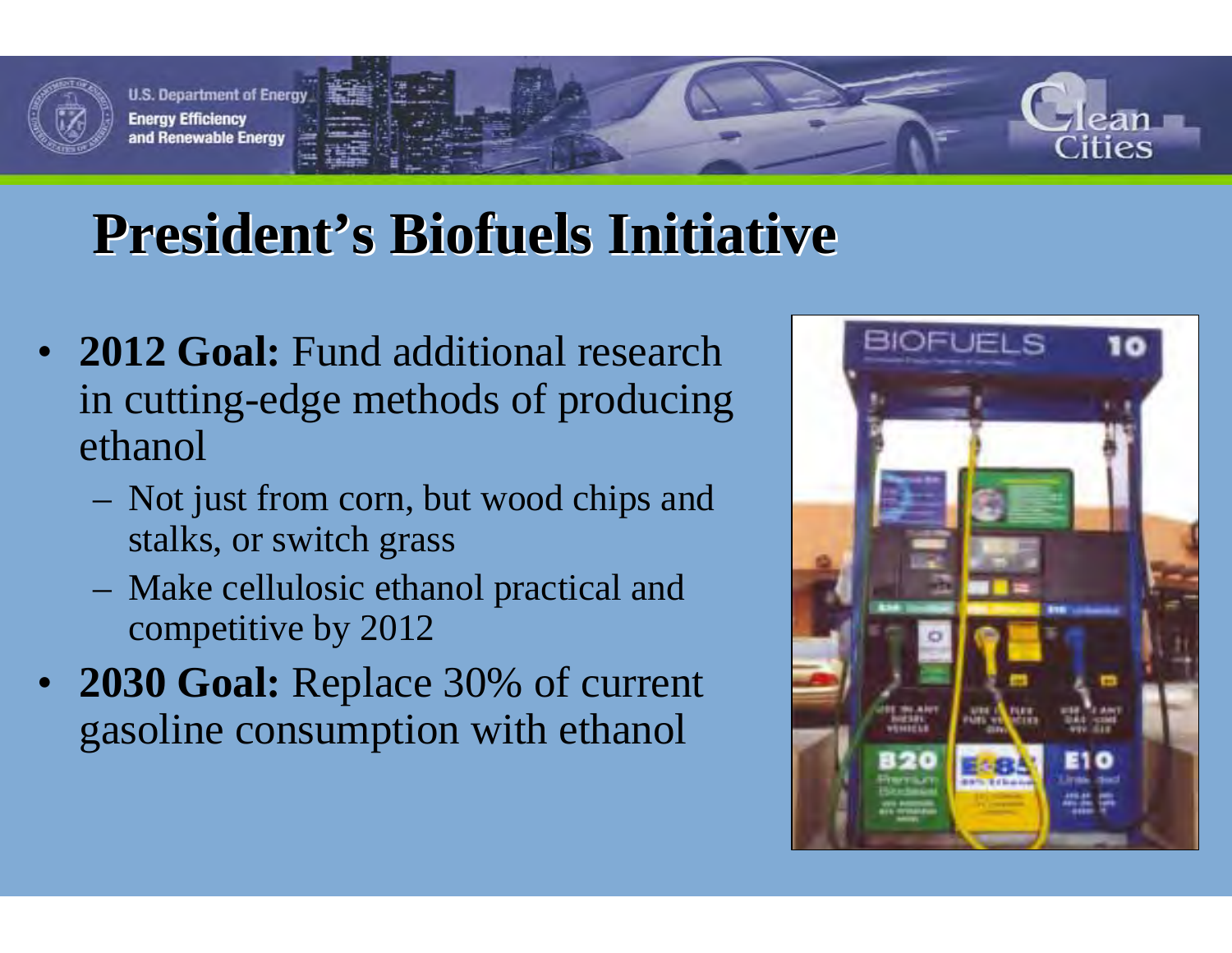

## **Cellulosic Ethanol Plants Cellulosic Ethanol Plants**

- DOE recently selected Six Cellulosic Ethanol Plants for Up to \$385 Million in Federal Funding.
- Once fully operational, these plants are expected to produce more than 130 million gallons of cellulosic ethanol per year.
- This supports the 2012 goal of making cellulosic ethanol cost competitive with gasoline.

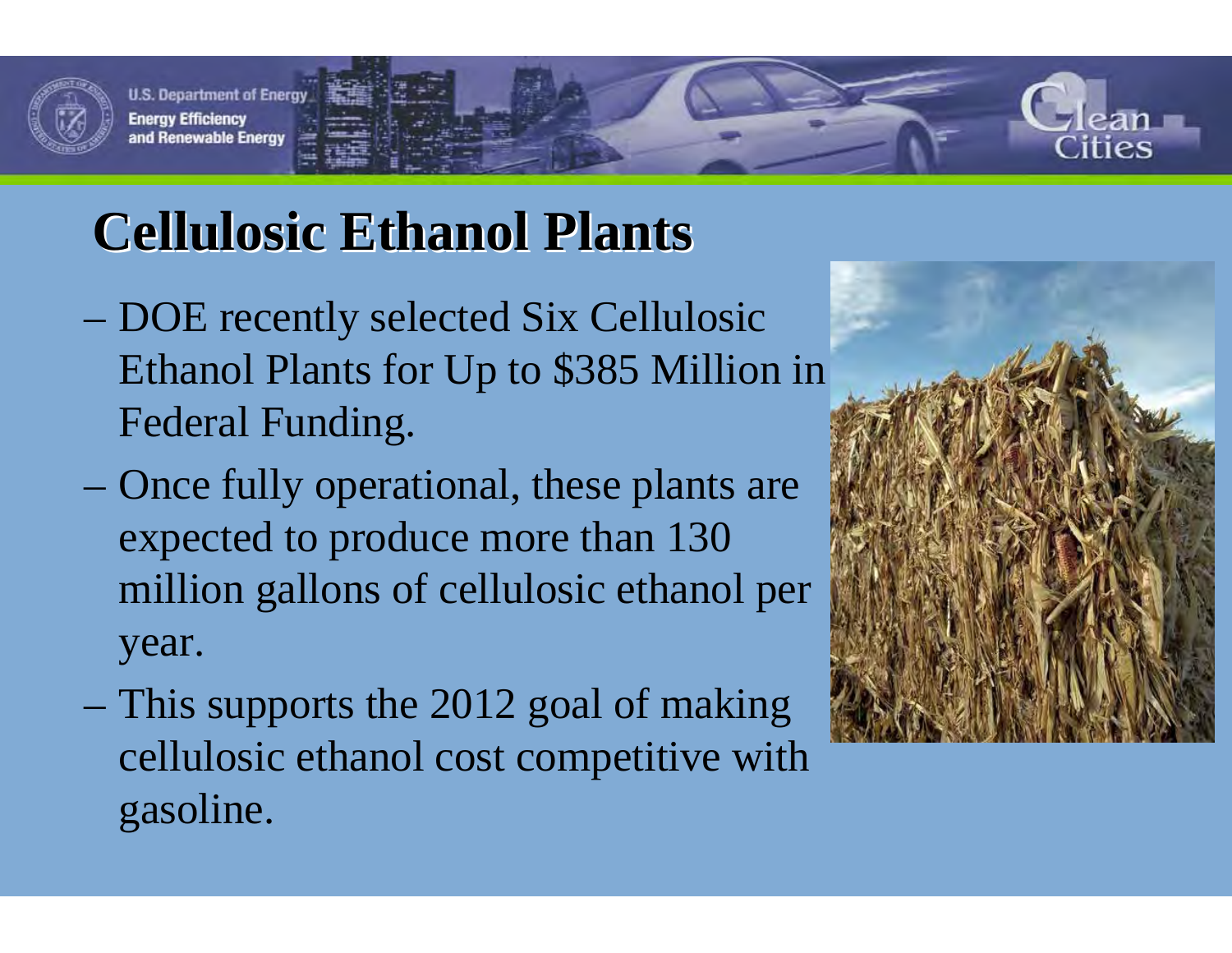

# **Tools and Resources Tools and Resources**

#### www.eere.energy.gov/afdc

I Start J B L " Shttp://www.eere.e... B Microsoft PowerP...



#### **Includes:**

- Alternative Fuels Station Locator
- Alternative Fuels Properties Comparison

ities

- Toolkits
- Alternative Fuels Training
- Education Resources
- Related Links
- Industry Contacts
- The Campaign for an American Fuel
- E85 Fleet Toolkit

3 9 名石 9 目 8 2 10:29 AM

• Document Database